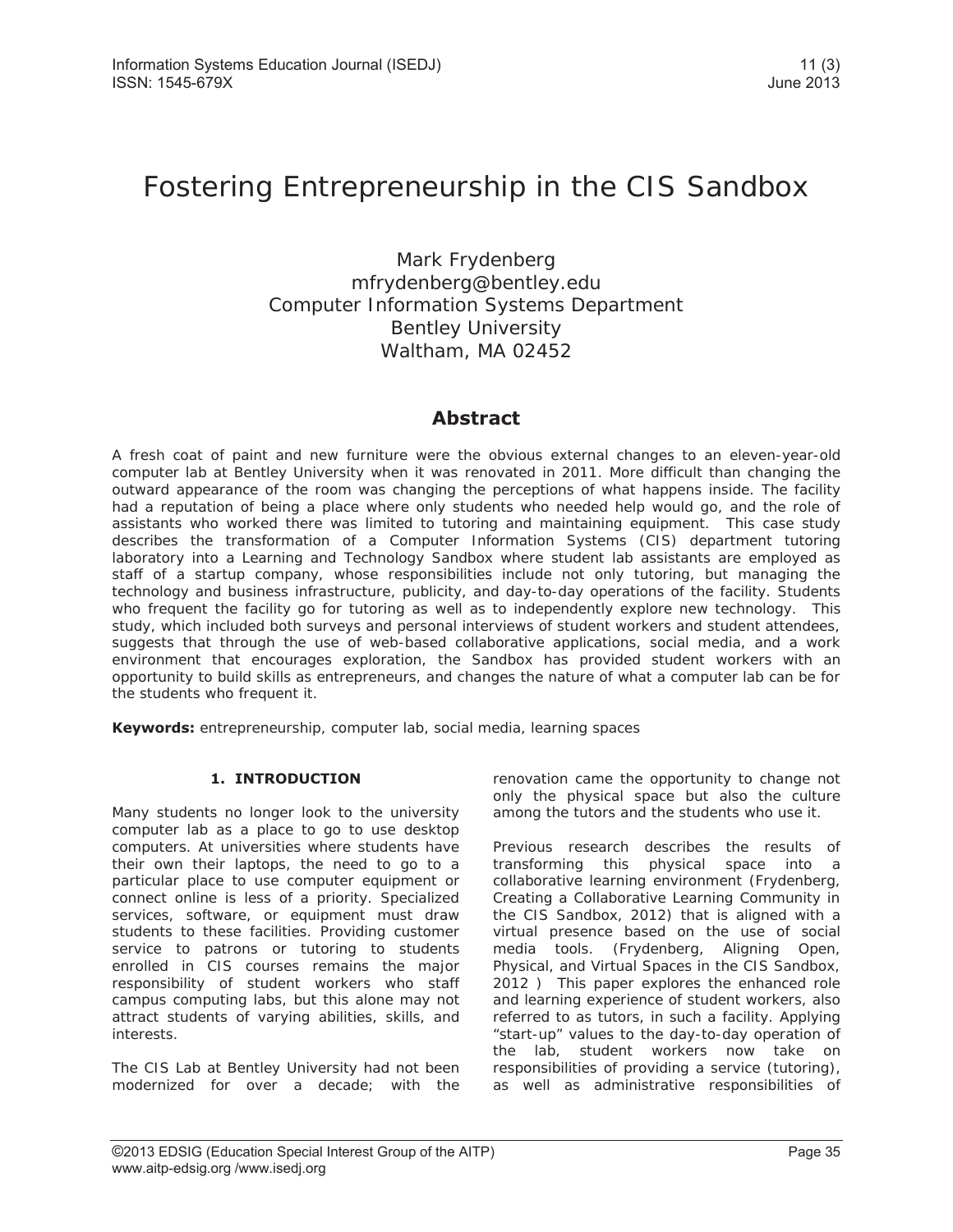managing, promoting, planning for, and maintaining the facility. In the process, they gain expertise using real-world web-based social media and collaboration tools.

Implementing such an environment in a university computer lab inspires these research questions:

- Will a "start-up" management approach help create a culture of engagement among both patrons and student workers?
- Will student workers seize the opportunity to develop entrepreneurial skills?
- Can working in informal learning environment promote the development of entrepreneurial skills?

#### **2. CREATING A SPACE FOR LEARNING AND ENTREPRENEURSHIP IN THE CIS SANDBOX**

Senges, Seely Brown, and Rheingold (2008) define entrepreneurship as "the practice of identifying and creating all kinds of opportunities and then taking action aimed at realizing them." (p. 126)

A first step in providing new opportunities in a computer lab setting was creating an inviting physical space where students would want to go. Figure 1 in Appendix I shows the former CIS Lab before renovations. The space, located then the basement of a classroom building, is approximately 900 square feet. It housed tables with 36 desktop computers around the perimeter, and a long work table at the center of the room. Networking equipment was mounted on the back wall.

Relaunched as the CIS Learning and Technology Sandbox, the renovated facility promotes collaboration and informal learning at group tables or in a lounge setting. Figure 2 in Appendix I shows the renovated facility. As the number of students who own laptops, tablets, and other mobile devices increases, (Smith, 2010) the remodeled space provides more desk space and fewer desktop computers. At the entry of the new facility are comfortable and easily-movable chairs and a 42" Google TV mounted on the wall, creating an informal living room setting. This area sets the business casual tone for the rest of the space.

One way to improve an entrepreneurial environment is to "reorganiz[e] work into fun,"

(Faltin, 2001, p. 22), and both the new layout and its name promote a sense of playfulness and discovery. Colorful stripes painted on the walls identify each work area. Learning stations with large, uncluttered tables containing a computer and a 42" monitor, and a wall-mounted SMART board facilitate group collaboration; 12 desktop computers running Linux, Windows 7, and Windows 8 pre-released software encourage discovery and are available for general use. A Mac desktop and a Windows 8 touch-screen computer are also available. An Xbox and Kinect provide a source of relaxation for both student workers and patrons when the lab is not busy, and an alternative platform for developing software applications through the use of standard software development kits. Sandbox workers are general need to know how to use all of these.

Lobler (2006) describes the role that informality plays in learning, and how entrepreneurs must enjoy what they are doing in order to be successful.

 "Learning is a precondition for fun. … It seems that we totally underestimate the value of playing and having fun for the purpose of learning, especially in learning entrepreneurial skills and competencies or characteristics. In general, if you are really interested in something you do not perceive your endeavors as work or learning but as fun! Achievement and fun is no contradiction, as typically can be seen in the field of successful entrepreneurs." (Lobler, 2006, p. 31)

The term "Sandbox" has a start-up connotation that encourages tech-savvy exploration, learning, and creativity, all entrepreneurial skills required in a business context. (UK Centre for Bioscience) In engineering, "a sandbox environment consists of a controlled set of resources for trying … new app[lication]s without the risk of damaging critical parts of the system." (Malizia & Olsen, 2011, p. 210) Acadia University used the term to describe its institute for teaching technology, the primary on-campus resource for supporting computer-enhanced learning efforts. It has become "a place where all disciplines can meet and share ideas." (MacDougall, 1998, p. 33) Indiana State University also named their Instructional and Research Technology Services (IRTS) facility a Digital Sandbox, acknowledging that their "sandbox allows faculty to experiment with new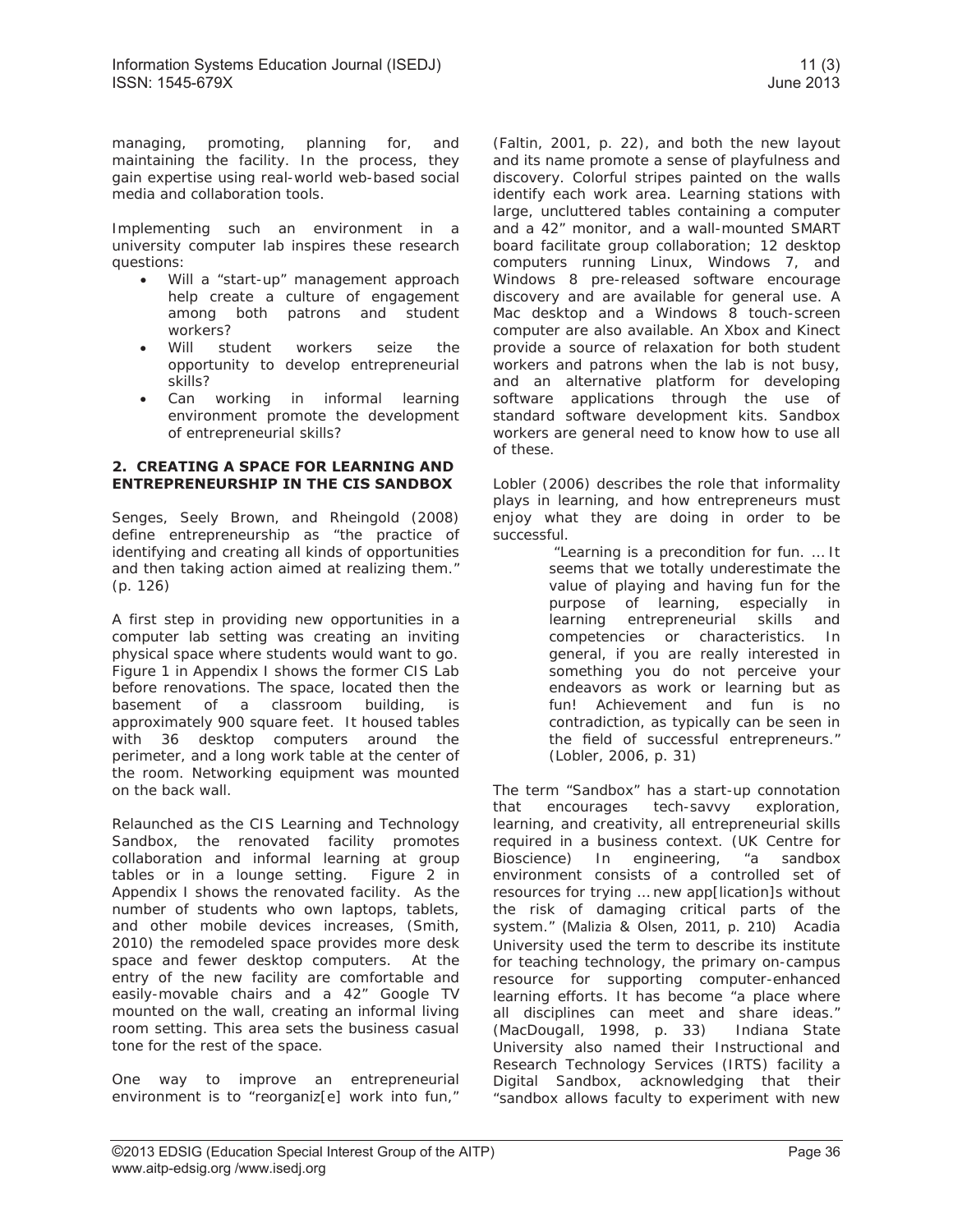technologies with the help and guidance of IRTS staff." (Janz & Owen, 2004, p. 206)

The CIS Sandbox is more than an informal learning space; itself, it is managed as businesses where student workers take pride and responsibility in its day-to-day operations, as such, develop skills in industry-standard software tools, learn the importance of establishing good relationships with customers (students who frequent the lab), and claim ownership of the work they do.

Staffed by eight graduate students and 12 undergraduates, the facility is open seven days a week, for 14 hours per day during the week, 6 hours on Saturday, and 10 hours on Sunday. One graduate assistant is designated as the Administrative Manager, responsible for overseeing student worker schedules, maintaining the lab's calendar on Google calendar, and other administrative tasks. Another graduate student is designated the Technology Manager, responsible for training staff on the use of the equipment, installing software upgrades, and documenting procedures for use.

In addition to providing tutoring services to students in need of assistance, lab workers have planned special activities and programs on extracurricular IT topics to take place in the CIS Sandbox. These were designed to be of interest to advanced students. In the fall, they worked with the university's Microsoft representative to offer a workshop on xBox game development. In the spring, a university alumnus now employed at Mashery presented on mobile app development, APIs, and his role in the company. CIS Sandbox workers created the publicity for these events, flyers for which are shown in Figure 1.

These activities extend the reach of a computer lab and help create a community of learners in an informal setting. Such events were an unintended consequence precipitated by the ownership that several student workers took on when asked to consider what services the CIS Sandbox might provide beyond tutoring to attract a variety of students.

To enable student workers to take on these creative projects, and following an employment model at Google, (Mediratta & Bick, 2007) those who take on expanded roles are given one hour per week apart from their scheduled tutoring responsibilities to work on planning specialized activities in the CIS Sandbox.





Figure 1. Students create posters and flyers for special events in the CIS Sandbox.

#### **3. TECHNOLOGIES FOR SOCIAL ENTREPRENEURSHIP**

"Social entrepreneurship allows business professors to offer an experiential learning environment" (Wessel & Godshalk, 2004, p. 25). Student workers learn to use social media and other tools to promote the CIS Sandbox and its activities. The public face of the CIS Sandbox is its Wordpress blog, to which student workers post approximately twice per month. Some blog posts reflect frequently-asked-questions that come up during tutoring sessions, others are on new technologies, tech-related events,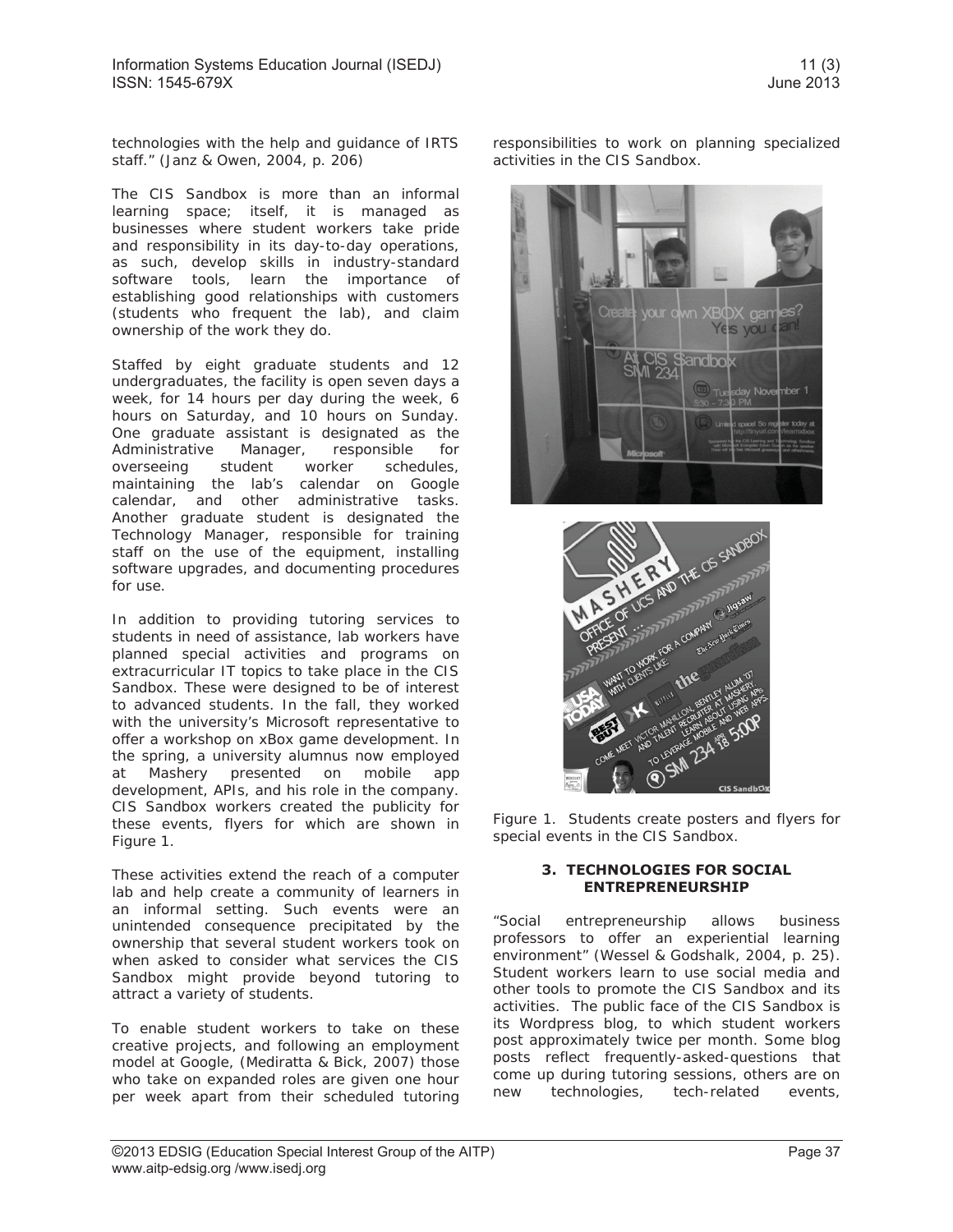interesting articles students read, or careerrelated posts. Facebook status updates and Twitter posts occasionally report new blog posts or special happenings in the CIS Sandbox, and add a social dimension, as students like or follow the facility. Students plan special workshops on extracurricular tech topics, and use EventBrite so participants can sign up for these events. One student worker is responsible for creating and digital signage using Prezi to draw students into the lab space.

Extending their tutoring skills beyond the physical lab, some tutors have created instructional screen cast demonstrations on how to software applications used in CIS courses, and post them on YouTube. Other tutors offer live chat tutoring via Meebo or Skype, and soon, Google+ hangouts. This provides virtual support to off-campus students and those who are unable to visit the lab's on-campus location.

Each of these activities provides an opportunity for students to develop skills in social entrepreneurship using current technologies which will provide good experiences as they prepare for their future careers. They enable "students to perceive the world (and especially social technology) as a learning opportunity ... that allows them to develop as humans and as professionals" (Senges, Seely Brown, & Rheingold, 2008, p. 126).

#### **4. SURVEY AND INTERVIEW RESULTS**

A survey was given to the CIS Sandbox staff at the end of the fall 2011 and spring 2012 semester. A total of 15 student workers completed the survey. Several were interviewed about their work experiences in the CIS Sandbox.

The UK Centre for Bioscience, the Canadian Foundation for Economic Education, and, Bilen, Kisenwether, Rzasa, & Wise (2005) identified several entrepreneurial skills. Student workers identified those which they felt were necessary to succeed in business, and those which they felt their work in the CIS Sandbox helped them develop, as shown in Figure 2.

Critical thinking, collaboration, creativity, and hard-working were the most popular skills that student workers felt were necessary to succeed; collaboration, resourcefulness, creativity, and tech savviness were the four most popular skills

that they said they developed through their work in the CIS Sandbox.



Figure 2. Entrepreneurial Skills developed by CIS Sandbox Workers.

Several workers commented on how their work assignments in the CIS Sandbox helped them to develop various entrepreneurial skills:

On risk-taking, one said: "I'm overall shy and have problem talking to native speakers. But in order to succeed in my job, I have to communicate not only with the students I tutored, but also with my coworkers. I am now more confident with my communication and skills to convey my idea precisely and concisely."

On critical thinking and resourcefulness: "Working with students on some of their assignments required critical thinking, creativity, and resourcefulness, especially when trying to help them complete the project in the way they wanted to do it. If they were completely wrong it sometimes took a bit of negotiating and convincing to show them better ways to solve their problems."

One lab assistant felt there was a bit of strategizing going on when planning "events and workshops [to make sure they] were well thought and addressed interesting topics" so they would be well attended.

Another claimed that "creativity and persistence are a must when working with a particularly technologically challenged individual. I remember helping one student with a Java program who was literally typing my words into Eclipse. I'd lead her into it and say, 'so how can you get the value at position *i* in that array?'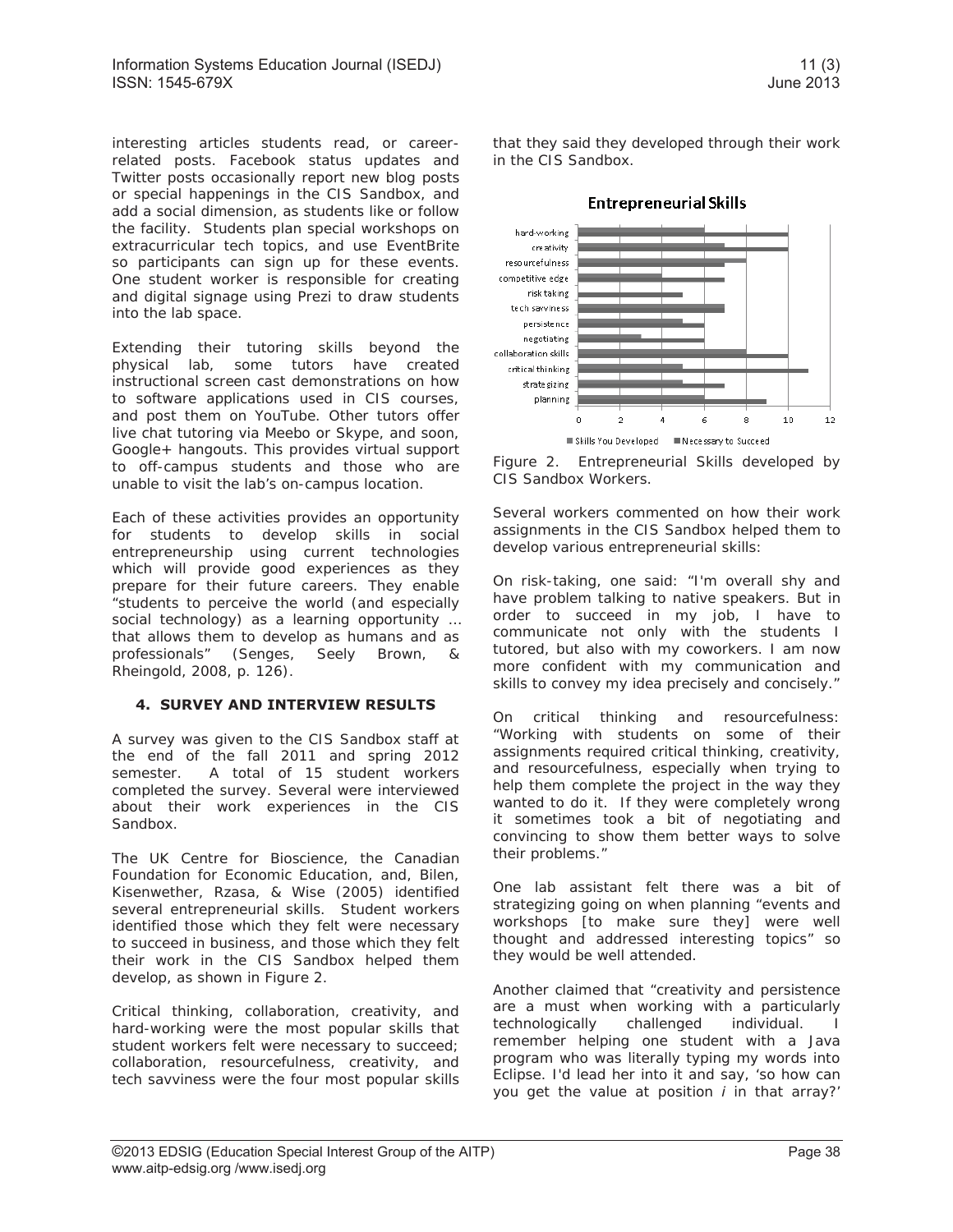She'd type in 'array at  $i =$ ' and run the program wondering why it doesn't work... I needed to rethink my method of communication and get my point across in a way that she'd understand."

Said one lab assistant, "Since I came in right at the very beginning, I've felt like [helping to shape the CIS Sandbox] has been a project of mine from the get go. I wasn't sure how much authority I'd have, or how I'd be able to influence that way things were done, but I and all the tutors were really able to … take the wheel when it comes to making decisions."

Patrons of the CIS Sandbox recognized some of these skills in their tutors. Several commented on how they would help them outside of their scheduled work hours.

#### **5. FUTURE ACTIVITIES**

To provide an opportunity to develop proficiency in cloud-based CRM solutions, some student workers are currently investigating the use of Salesforce.com as a tool for managing help desk / tutoring requests and usage. Salesforce is the premier cloud-based Customer Relationship Management (CRM) software as a service provider, and provides grants for non-profit organizations to use the software at no cost. Involving students in this project gives them an opportunity to develop valuable skills using this software that they can use in their own organizations.

Another goal is to involve student workers in developing an improved social media plan to market the CIS Sandbox on Facebook and Twitter, and to encourage students who frequent the lab to take on a more active role in contributing to the Sandbox online presence by responding to blog posts, posting to the Sandbox Facebook page, and tweeting about their experiences or events at the CIS Sandbox.

Following the successful presentation with Mashery, the CIS Sandbox is partnering with the university's Career Services office to invite companies to offer information and recruiting sessions in the CIS Sandbox. This will attract CIS majors and minors to learn about career opportunities in an informal setting.

#### **6. CONCLUSIONS**

The CIS Sandbox presents a start-up approach to a university tutoring lab and the responsibilities of the workers who staff it. Lab assistants have the flexibility to explore their technology interests, which results in extracurricular programming for students and the community. Taking on extended roles beyond tutoring enables student workers to interact with their peers, as well as with social media tools and collaborative technologies. Working in the CIS Sandbox provides an opportunity to learn about IT trends and concepts beyond what is covered in their classes, explore technology interests, and develop valuable entrepreneurial skills that will be helpful in their future careers.

#### **7. REFERENCES**

- Abedin, B. (2011). Investigating the Trend of Non-Task Social Interactions in Online Collaborative Learning Environments. *Proceedings of the 44th Hawaii International Conference on System Sciences*, (p. 108).
- Bilen, S., Kisenwether, E., Rzasa, S., & Wise, J. (2005, April). Developing and Assessing Students' Entrepreneurial Skills and Mind-Set. *Journal of Engineering Educatino*, 233- 243.
- Canadian Foundation for Economic Education. (n.d.). *Assess Your Entrepreneurial Skills*. Retrieved June 1, 2011, from Mentors, Ventures, & Plans: http://www.mvp.cfee.org/en/selfassessskills .html
- Clayton-Pederson, A., & O'Neill, N. (2005). Curricula Designed to Meet 21st Century Expectations. In D. G. Oblinger, & J. L. Oblinger, *Educating the Net Generation.* Boulder, CO: Educause.
- Faltin, G. (2001). Creating a culture of innovative entrepreneurship. *Journal of INternational Business and Economy, 2*, 123.
- Frydenberg, M. (2012, to be published). Aligning Open, Physical, and Virtual Spaces in the CIS Sandbox. In M. Laanpere, T. Ley, & M. Ruohonen, *Open and Social Technologies for Networked Learning.* New York: Springer.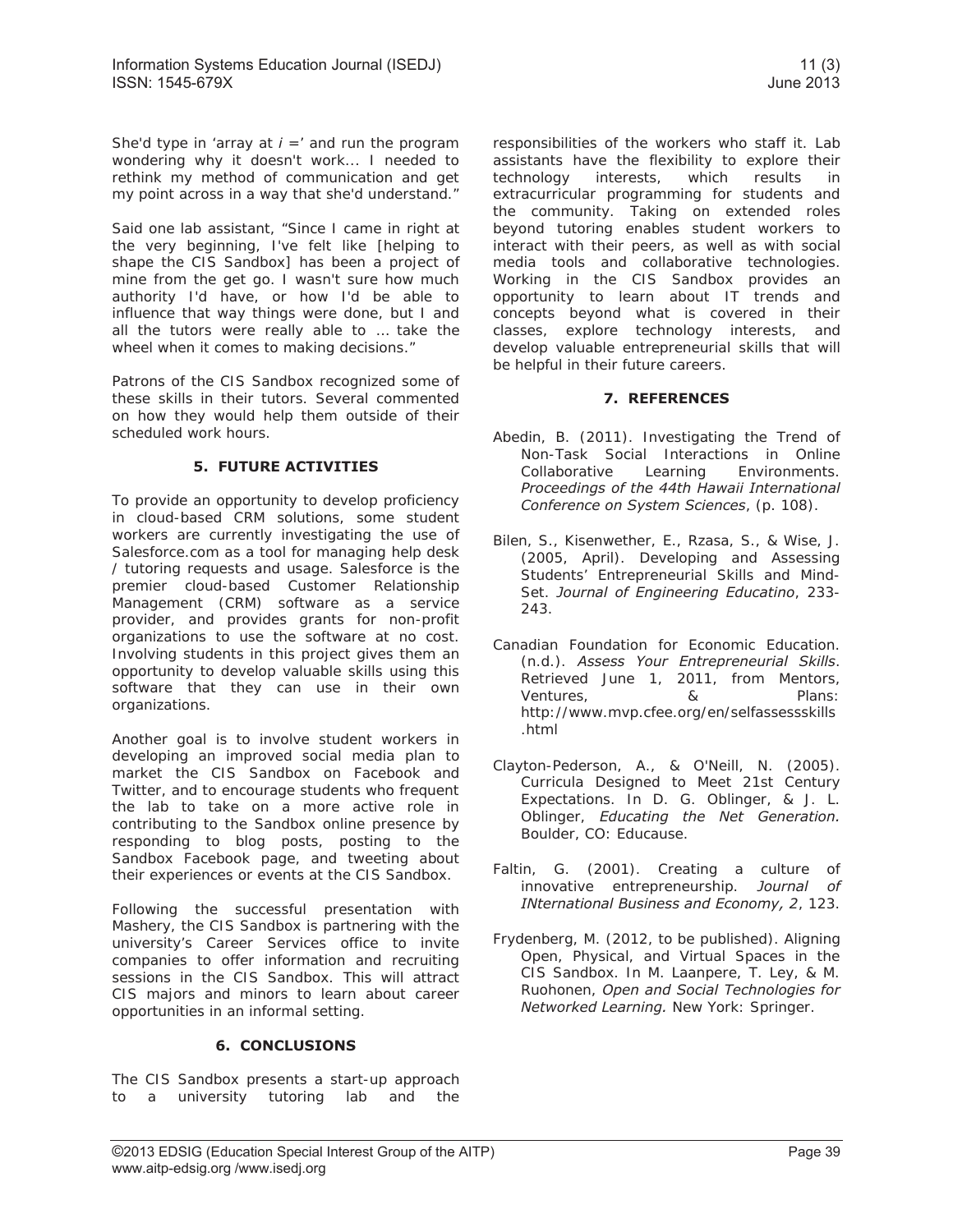- Frydenberg, M. (2012). Creating a Collaborative Learning Community in the CIS Sandbox. In P. Isias (Ed.), *Proceedings of the IADIS Multi-Conference on Computer Science and Information Systems* (p. 7). Lisbon: IADIS.
- Fu, X., Doboli, S., & Impagliazzo, J. (2010). Work-in-Progress: A Sandbox Model for Teaching Entrepreneurship. *Proceedings of the 40th ASEE/IEEE Frontiers in Education Conference* (pp. TIA-1-2). Washington, DC: IEEE.
- Janz, K., & Owen, S. (2004). Organizationally Supporting Innovation in TechnologyEnhanced Instruction and Research. *Proceedings of SIGUCCS '04* (pp. 202-208). Baltimore: Association for Computing Machinery.
- Lobler, H. (2006, February). Learning Entrepreneurship from a Constructivist Perspective. *Technology Analysis & Strategic Management, 18*(1), 19-38.
- MacDougall, G. (1998, January). Acadia University's Sandbox. *Communications of the ACM, 41*(1), 32-33.
- Malizia, A. O. (2011, September). Has Everything Been Invented? On Software Development and the Future of Apps. *Computer*, pp. 112;110-111.
- Malizia, A., & Olsen, K. A. (2011, September 12). Has Evertything Been Invented? On Software Development and the Future of Apps. *Computer, 44*(9), 112-111.
- Mediratta, B., & Bick, J. (2007, October 21). *The Google Way: Give Engineers Room.* Retrieved June 1, 2012, from The New York Times: http://www.nytimes.com/2007/10/21/jobs/2 1pre.html
- Senges, M., Seely Brown, J., & Rheingold, H. (2008, December). Entrepreneurial learning in the networked age: How new learning environments forster entrepreneurship and innovation. *Paradigmes Journal of the Catalan Ministry of Innovation, Universities and Enterprise, 1*(1), 125-140.
- Smith, A. (2010). *Americans and their Gadgets.* Washington, DC: Pew Internet and American Life Project.
- UK Centre for Bioscience. (n.d.). *What are regarded as entrepreneurial skills?* Retrieved June 1, 2012, from UK Centre for Bioscience: http://www.bioscience.heacademy.ac.uk/res ources/entrepreneurship/skills.aspx
- Wessel, S., & Godshalk, V. (2004). Why Teach Social Entrepreneurship: Enhance Learning and University-Community Relations through Service Learning Outreach. *Journal of Higher Education Outreach and Engagement, 9*(1), 25.
- Wessel, S., & Godshalk, V. (2004). Why Teach SocialEntrepreneurship: Enhance Learning and University-Community Relations through Service Learning Outreach. *Journal of Higher Education Outreach and Engagement, 9*(1), 25.

#### **Editor's Note:**

*This paper was selected for inclusion in the journal as a ISECON 2012 Meritorious Paper. The acceptance rate is typically 15% for this category of paper based on blind reviews from six or more peers including three or more former best papers authors who did not submit a paper in 2012.*